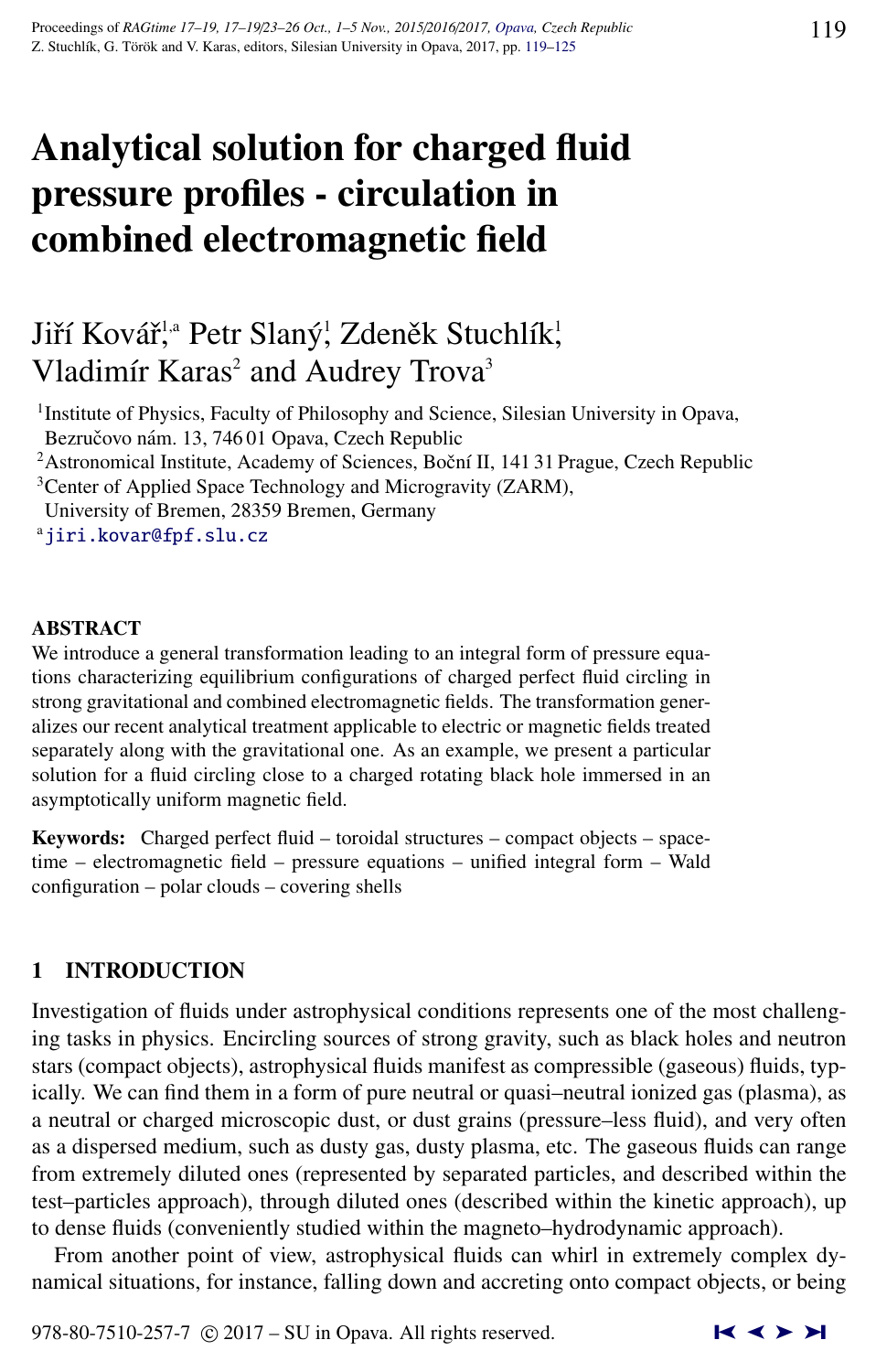<span id="page-1-0"></span>launched in the form of winds or jets; on the other hand, fluids can settle down in equilibrium configurations and circle around compact objects.

In recent years, we have been focusing on the latter scenario, i.e on the magneto– hydrodynamic study of electrically charged fluids forming equilibrium toroidal–like structures around compact objects. For this purpose, in a serie of papers, we developed a rele-vant basic general relativistic (Kovář et al., [2011,](#page-6-0) [2014,](#page-6-0) [2016\)](#page-6-0) and Newtonian (Slaný et al., [2013;](#page-6-0) [Trova et al.,](#page-6-0) [2016\)](#page-6-0) models, and introduced them in several gravito–electromagnetic backgrounds, revealing interesting configurations of the charged fluid. For instance, in contrast to the neutral perfect fluid being capable to form toroidal structures only in the equatorial plane [\(Kozłowski et al.,](#page-6-0) [1978;](#page-6-0) [Abramowicz et al.,](#page-6-0) [1978\)](#page-6-0), the charged fluid circling in a proper electromagnetic background can soar up the equatorial plane and form a 'levitating' torus, or it can 'hover' above the compact object as a 'polar cloud'.

The toroidal structures are well determined by their pressure profiles as solutions of the coupled pressure differential equations – the fundamental equations characterizing the considered model. These pressure equations, being accompanied by an integrability condition and equations of state, can be satisfactorily solved in a numerical way. The analytical treatment, however, is more traditional, enabling easier subsequent processing and bringing a deeper insight into the studied problem.

Here, we focus on the general relativistic approach, and introduce a transformation leading to an unified integral form of the pressure equations characterizing the charged fluid motion in more general background than considered up to now. The transformation enables us to analytically treat the fluid circulation in gravitational field being accompanied by a combined electromagnetic field, i.e. by the field characterized by two non–zero components of its vector potential.

# 2 MODEL IN DIFFERENTIAL DESCRIPTION

The considered model of charged fluid circling in strong gravitational and electromagnetic fields can be characterized by the following assumptions: 1) pure azimuthal circulation of the fluid with elementary charges adherent to the moving fluid components, 2) gravito–electromagnetic test fluid, and axial symmetry and stationarity of the gravito– electromagnetic background, 3) fluid properties to be of the perfect fluid one and satisfying the polytropic pressure–density relation; utilization of these assumptions within the general relativistic magneto–hydrodynamic equations (conservation laws, Maxwell equations and Ohm law) provides us with the basic coupled pressure equations.

#### 2.1 Pressure equations

The rotating fluid with profiles of charge density  $q_\rho$  and total energy density  $\epsilon$  forms a structure being determined by the iso–surfaces of the pressure  $p$  (equi–pressure surfaces), which can be determined from the coupled pressure equations

$$
\partial_r p = -(p + \epsilon) \mathbb{R}_1 + q_\rho \mathbb{R}_2 \equiv \mathbb{R},
$$
  
\n
$$
\partial_\theta p = -(p + \epsilon) \mathbb{T}_1 + q_\rho \mathbb{T}_2 \equiv \mathbb{T},
$$
\n(1)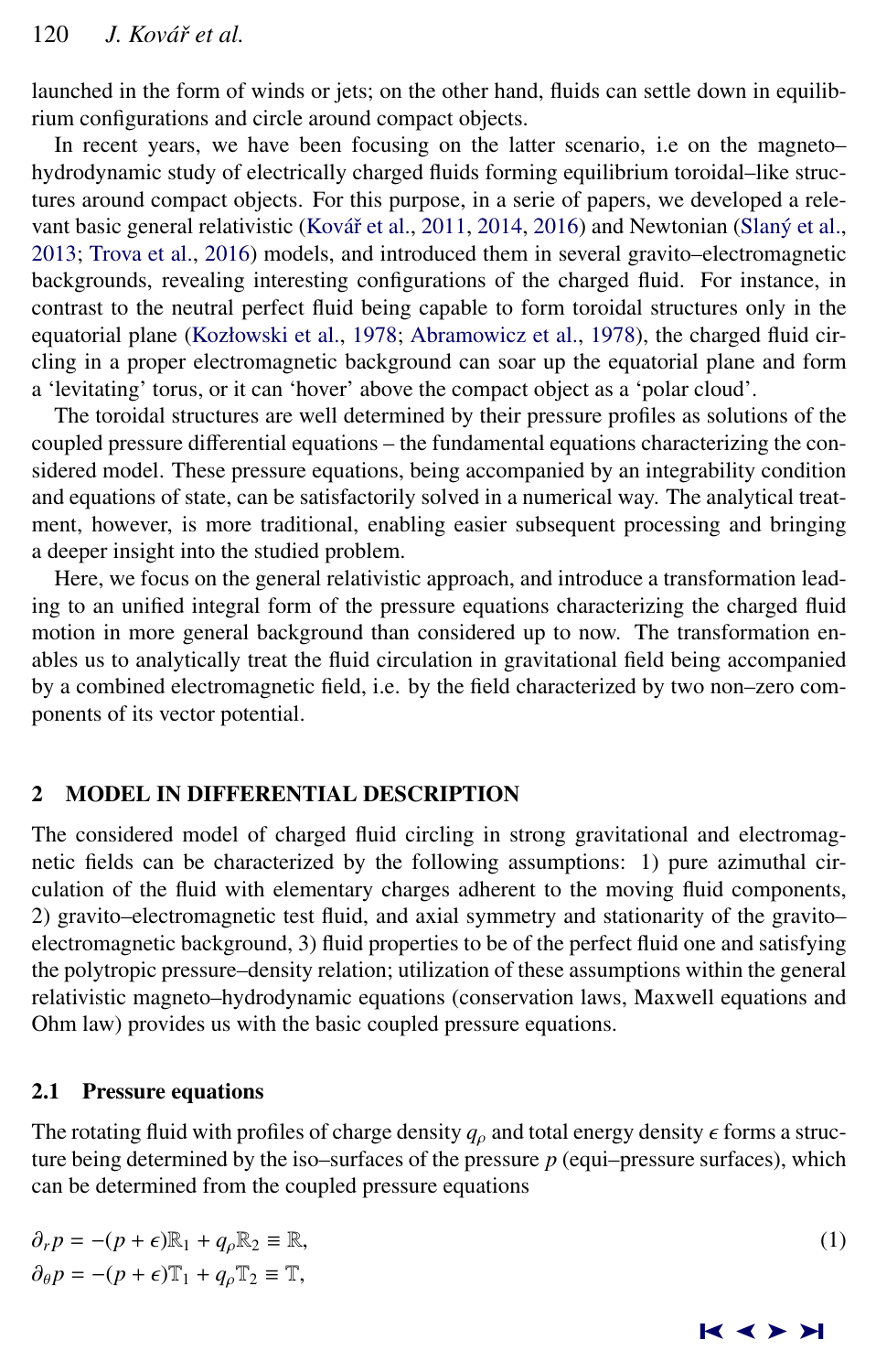<span id="page-2-0"></span>where  $\mathbb{R} = \mathbb{R}(r, \theta)$  and  $\mathbb{T} = \mathbb{T}(r, \theta)$  denote the right hand sides of these equations, and

$$
\mathbb{R}_1 = \partial_r \ln |U_t| - \frac{\omega \partial_r \ell}{1 - \omega \ell}, \qquad \mathbb{R}_2 = U^t \partial_r A_t + U^\phi \partial_r A_\phi,
$$
\n
$$
\mathbb{T}_1 = \partial_\theta \ln |U_t| - \frac{\omega \partial_\theta \ell}{1 - \omega \ell}, \qquad \mathbb{T}_2 = U^t \partial_\theta A_t + U^\phi \partial_\theta A_\phi.
$$
\nHere the electromagnetic vector potential has the *t* and  $\phi$  independent form  $A = (A, 0, A, C)$ .

Here, the electromagnetic vector potential has the *t* and  $\phi$  independent form  $A_\alpha = (A_t \cdot \hat{\phi})$  is the fluid 4-velocity  $\hat{f} = -\frac{1}{2}$  $(0, A_{\phi}, 0)$ <br>*-U<sub>L</sub>IU* in the coordinate system  $(t, r, \phi, \theta)$ ,  $U^{\alpha} = (U^t, 0, U^{\phi}, 0)$  is the fluid 4-velocity,  $\ell = -U_{\phi}/U_t$ <br>the specific apgular momentum and  $\omega = U^{\phi}/U^t$  the the apgular velocity, all related by the the specific angular momentum and  $\omega = U^{\phi}/U^t$  the the angular velocity, all related by the formulae formulae

$$
\omega = -\frac{\ell g_{tt} + g_{t\phi}}{\ell g_{t\phi} + g_{\phi\phi}}, \quad (U_t)^2 = \frac{g_{t\phi}^2 - g_{tt}g_{\phi\phi}}{\ell^2 g_{tt} + 2\ell g_{t\phi} + g_{\phi\phi}},
$$
(3)

in a prescribed gravitational field  $g_{\alpha\beta}$ . Note that a derivation of the pressure equations [\(1\)](#page-1-0) can be found in (Kovář et al., [2011,](#page-6-0) [2014,](#page-6-0) [2016\)](#page-6-0); their uncharged limit  $q_\rho = 0$  corresponds to the Euler equations describing a rotating electrically neutral perfect fluid [\(Kozłowski](#page-6-0) [et al.,](#page-6-0) [1978;](#page-6-0) [Abramowicz et al.,](#page-6-0) [1978\)](#page-6-0).

#### 2.2 Rotation regime, charge distribution and thermodynamic setup

The pressure equations [\(1\)](#page-1-0) are not generally integrable and must be accompanied by the integrability condition

$$
\partial_{\theta} \mathbb{R} + \mathbb{T} \partial_{p} \mathbb{R} = \partial_{r} \mathbb{T} + \mathbb{R} \partial_{p} \mathbb{T}.
$$
\n(4)

From the physical point of view, this condition relates the charge density distribution  $q_\rho$  =  $q_{\rho}(r, \theta)$  throughout the torus and its rotation regime  $\ell = \ell(r, \theta)$  (or  $\omega(r, \theta)$ ), which must be properly adjusted to each other according to this condition.

Formally, to close the system of equations, it is necessary to specify relations for the pressure and total energy density. For the purpose of basic theoretical investigation, we can consider a compressible perfect fluid satisfying the general polytropic equation of state for the pressure

$$
p = \kappa \rho^{\Gamma},\tag{5}
$$

together with the total energy density relation

$$
\epsilon = \rho + \frac{1}{\Gamma - 1} p,\tag{6}
$$

with  $\kappa$  and  $\Gamma$  being the polytropic coefficient and exponent, and  $\rho$  the rest–mass density.

# 3 UNIQUE SOLUTION

In order to avoid numerical integrations of the pressure equations [\(1\)](#page-1-0) and the related integrability condition (4), we can introduce a transformation of the charge density together with a transformation of the pressure. Then under certain conditions specified below, the system of differential pressure equations can be uniquely rewritten, unified and integrated.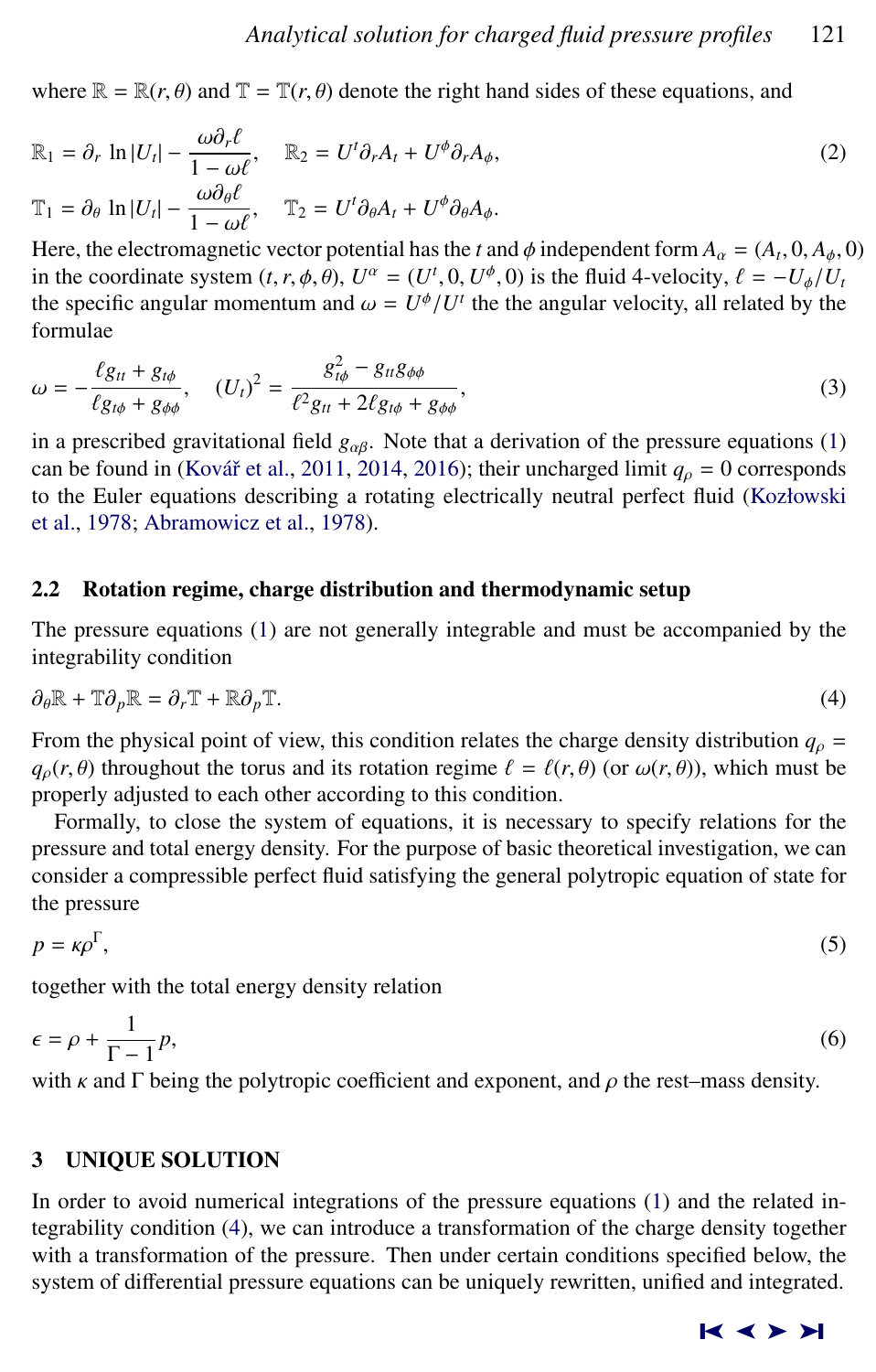# <span id="page-3-0"></span>3.1 Transformation of pressure equations and correction function

Defining the charge density transformation by the relation

$$
K = \frac{q_{\rho}}{\epsilon + p},\tag{7}
$$

where we address the function  $K$  as the 'correction function' (on the basis of integrability condition [\(4\)](#page-2-0) mathematically ensuring the integrability of the pressure equations [\(1\)](#page-1-0) after the profiles  $\ell(r, \theta)$  or  $\omega(r, \theta)$  are set), and the pressure transformation by the coupled equations

$$
\partial_r h = \frac{\partial_r p}{(p+\epsilon)}, \quad \partial_\theta h = \frac{\partial_\theta p}{(p+\epsilon)},\tag{8}
$$

where we address the function  $h$  as the 'auxiliary function', we get the system of transformed pressure equations in the form

$$
\partial_r h = -(\mathbb{R}_1 - K\mathbb{R}_2), \n\partial_\theta h = -(\mathbb{T}_1 - K\mathbb{T}_2),
$$
\n(9)

accompanied by the integrability condition

$$
\partial_{\theta}(\mathbb{R}_1 - K\mathbb{R}_2) = \partial_r(\mathbb{T}_1 - K\mathbb{T}_2). \tag{10}
$$

Providing that  $\epsilon = \epsilon(p)$ , which is guaranteed by the chosen thermodynamic alignment [\(5\)](#page-2-0)-[\(6\)](#page-2-0), the auxiliary function can be explicitly expressed as

$$
h = \int_0^h dh = \int_0^p \frac{dp}{p + \epsilon} = \ln\left(1 + \frac{\Gamma \kappa^{\frac{1}{\Gamma}} p^{\frac{\Gamma - 1}{\Gamma}}}{\Gamma - 1}\right).
$$
\n(11)

In the considered combined electromagnetic field, it is, moreover, very convenient to rescale the correction functions as

$$
\mathcal{K} = K U^{\phi}.\tag{12}
$$

Then, our system of the transformed pressure equations (9) can be written in the form

$$
\partial_r h = -\partial_r \ln |U_t| + \frac{\omega \partial_r \ell}{1 - \omega \ell} + \mathcal{K}(\omega^{-1} \partial_r A_t + \partial_r A_\phi),
$$
  
\n
$$
\partial_\theta h = -\partial_\theta \ln |U_t| + \frac{\omega \partial_\theta \ell}{1 - \omega \ell} + \mathcal{K}(\omega^{-1} \partial_\theta A_t + \partial_\theta A_\phi),
$$
\n(13)

indicating a possible unification. After an introduction of the electromagnetic vector time– component transformation according to the relations

$$
\partial_r a_t = \omega^{-1} \partial_r A_t, \quad \partial_\theta a_t = \omega^{-1} \partial_\theta A_t,\tag{14}
$$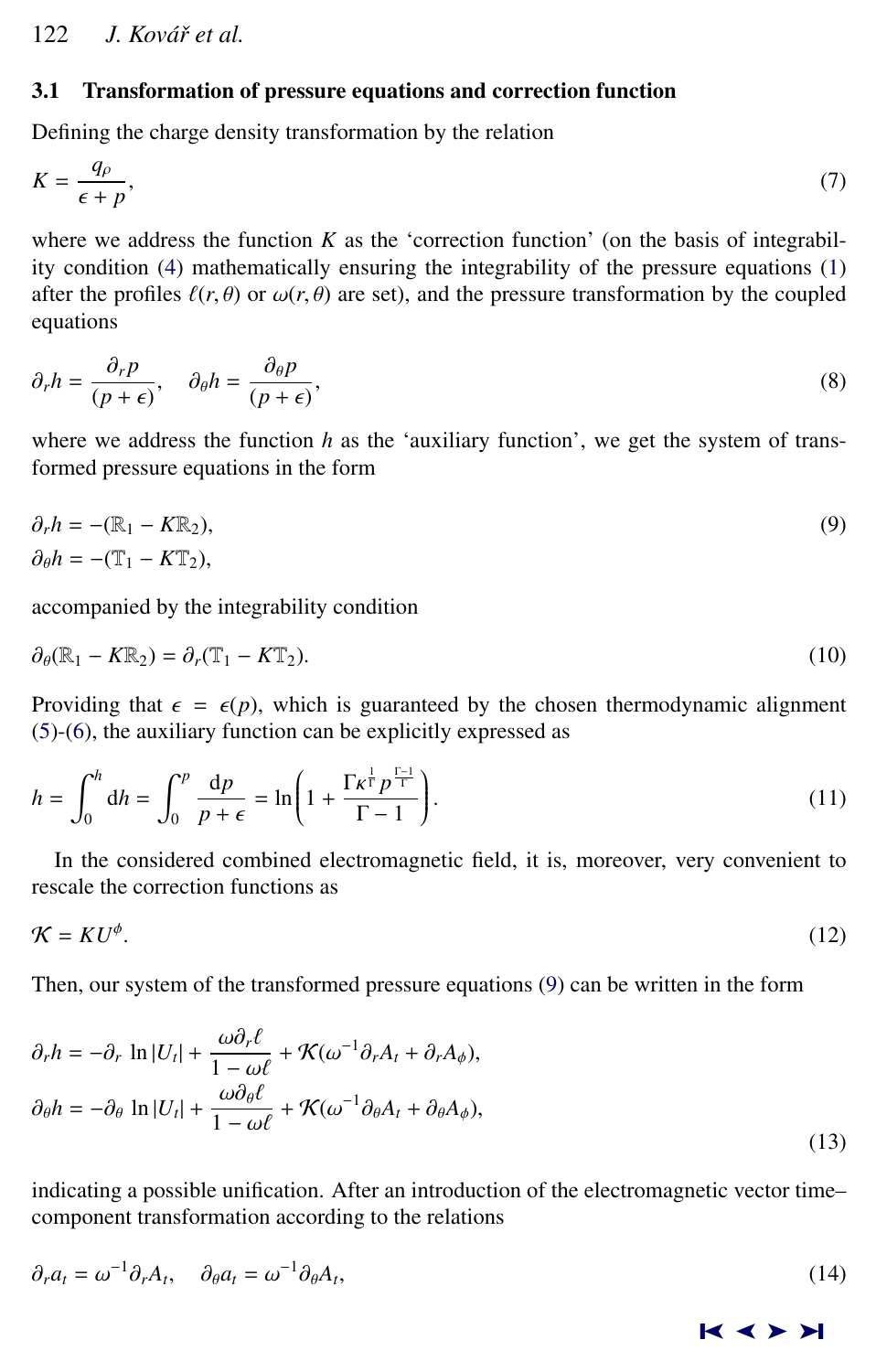<span id="page-4-0"></span>and the 'magnetic function'  $A = a_t + A_\phi$ , we get the final system of the transformed pressure equations

$$
\partial_r h = -\partial_r \ln |U_t| + \frac{\omega \partial_r \ell}{1 - \omega \ell} + \mathcal{K} \partial_r A,
$$
  
\n
$$
\partial_\theta h = -\partial_\theta \ln |U_t| + \frac{\omega \partial_\theta \ell}{1 - \omega \ell} + \mathcal{K} \partial_\theta A.
$$
\n(15)

#### 3.2 Solution for the *h*-function

Providing that  $\omega = \omega(\ell)$  and  $\mathcal{K} = \mathcal{K}(A)$ , on one hand restricting degrees of freedom in the model, but still providing realistic physical scenarios, we can join equations of the system (15) into the unified integral form

$$
\int_0^h dh = -\ln \left| \frac{U_t}{U_{t_{\rm in}}} \right| + \int_{\ell_{\rm in}}^{\ell} \frac{\omega d\ell}{1 - \omega \ell} + \int_{A_{\rm in}}^A \mathcal{K} dA,\tag{16}
$$

with the solution written in the closed form

$$
h = -H + H_{\rm in}.\tag{17}
$$

Here, the function  $H(r, \theta)$  represents the variable part (potential) in the right–hand side of equation (16) after the integration, and the subscript 'in' refers to the inner edge of the structure at  $r = r_{\text{in}}$  and  $\theta = \theta_{\text{in}}$ , determining the constants of integration being coupled in  $H_{in}$ . Then, thanks to the transformation [\(11\)](#page-3-0), equi–pressure surfaces  $p =$  const determining the topology of the fluid structure take the same shapes as equi–potential surfaces  $H =$ const.

# 3.3 Solution in Wald configuration

As an example, we can present our charged fluid structures circling close to a rotating charged black hole immersed in an asymptotically uniform magnetic field. Such a background can be advantageously described by the Wald test–field solution of Maxwell equations [\(Wald,](#page-6-0) [1974\)](#page-6-0) in the Kerr spacetime. In the standard general relativistic dimensionless units, it reads

$$
A_{t} = \frac{1}{2} B(g_{t\phi} + 2a g_{tt}) - \frac{1}{2} Q g_{tt} - \frac{1}{2} Q,
$$
  
\n
$$
A_{\phi} = \frac{1}{2} B(g_{\phi\phi} + 2a g_{t\phi}) - \frac{1}{2} Q g_{t\phi},
$$
\n(19)

where the charge *Q* and magnetic field strength *B* parameters are only test-field parameters, thus not influencing the background spacetime geometry  $g_{\alpha\beta}$ .

By setting the rigid rotation regime of the fluid, i.e.  $\omega$  = const, the electromagnetic vector time–component transformation can be chosen in the form  $a_t = \omega^{-1}A_t$ , and the corresponding magnetic function will take the form  $A = \omega^{-1}A + A$ . Next, for the nurpose corresponding magnetic function will take the form  $A = \omega^{-1}A_t + A_\phi$ . Next, for the purpose of a basic illustration even if we choose the rescaled correction function with a very simple of a basic illustration, even if we choose the rescaled correction function with a very simple profile, such as

$$
\mathcal{K} = \mathcal{K}(A) = kA,\tag{20}
$$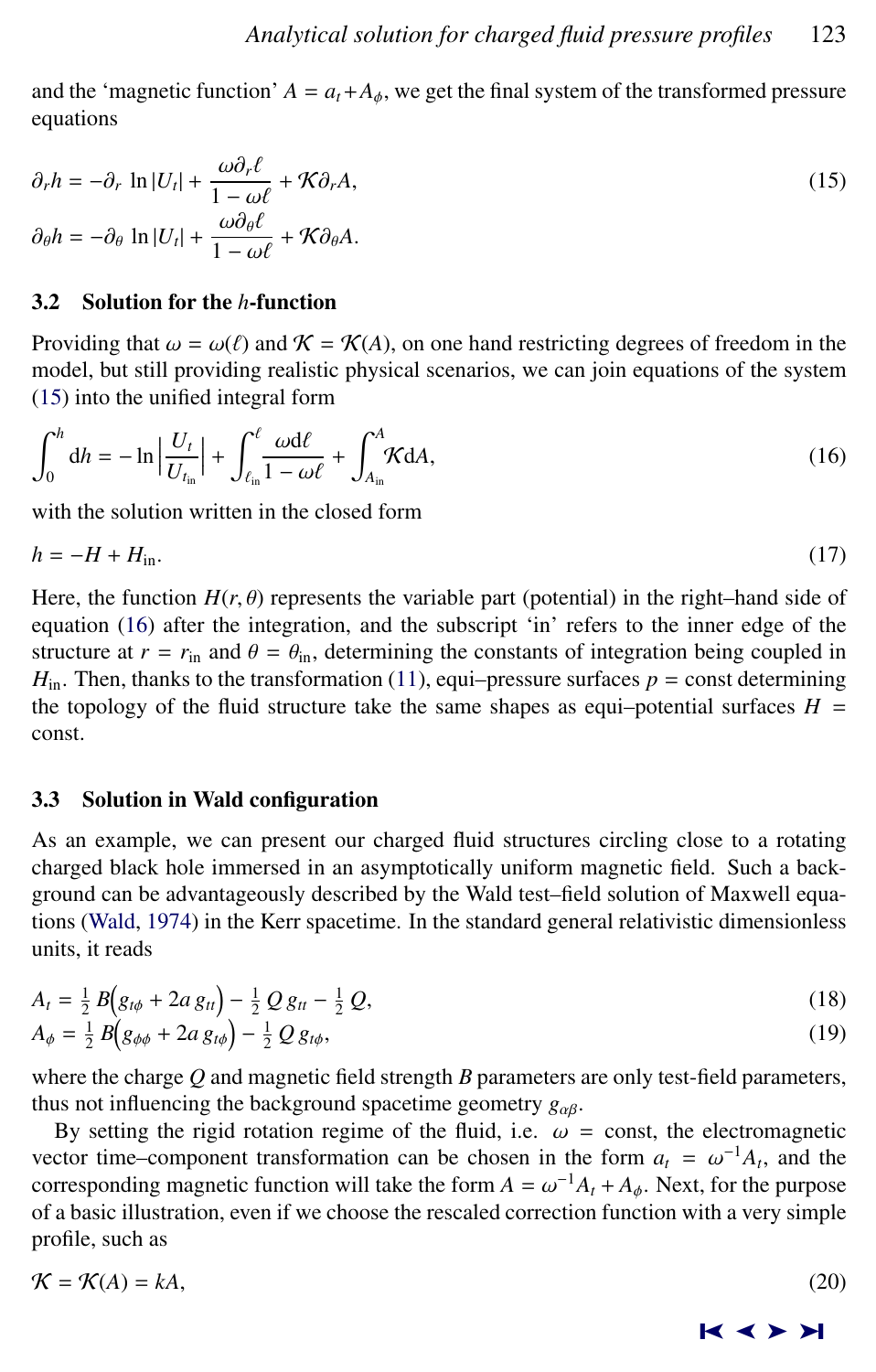# 124 *J. Kovář et al.*



**Figure 1.** Two examples of typical behavior of the potential  $H(r, \theta)$  shown in terms of the poloidal equi–potential contours plotted in the cylindrical coordinates  $R = r \sin \theta$ ,  $z = r \cos \theta$ . Particularly, we present topologies embodying two polar potential minima surrounded by closed equi–potential surfaces (polar clouds) and two equatorial maxima, corresponding to the background and fluid parameters  $a = 0.9$ ,  $Q = 3.99 \times 10^{-3}$ ,  $B = 6.5 \times 10^{-5}$ ,  $\omega = -1.6 \times 10^{-3}$ , and  $k = -1.38$  and  $k = -1.3$ .<br>The topology corresponding to the case  $k = -1.38$  (left) embodies also counted closed equippetential The topology corresponding to the case  $k = -1.38$  (left) embodies also coupled closed equi–potential surfaces (covering shell) all around the central black hole.

where the coefficient  $k$  scales the charge profile of the fluid, we reveal very interesting behavior of the related *H*–potential. The behavior of the potential *H* shows that along with the typical tori centered and circling in the equatorial plane, the topology of the charged fluid structures can also exhibit structures such as 'polar clouds' or 'covering shells' (see Fig. 1).

### 4 CONCLUSIONS

The introduced integral form of the pressure equations [\(16\)](#page-4-0) represents an extremely convenient formula, allowing us to avoid a standard general treatment of coupled partial differential equations; its uncharged limit is referred to as Boyer's condition and useful for investigation of the neutral fluid toroidal structures – the so–called 'Polish doughnuts' [\(Abramowicz et al.,](#page-6-0) [1978\)](#page-6-0). On the other hand, the restricting conditions for the unification  $p = p(\epsilon)$ ,  $\omega = \omega(\ell)$  and  $\mathcal{K} = \mathcal{K}(A)$  can prevent us from treating some more general interesting regimes in this way; a numerical integration of the pressure equations is then necessary.

The presented example of the pressure equations unification in the case of the Wald configuration could provide an illustration how efficient the procedure can be, despite of the physical complexity of the studied scenario – the interplay of strong gravity and electro-